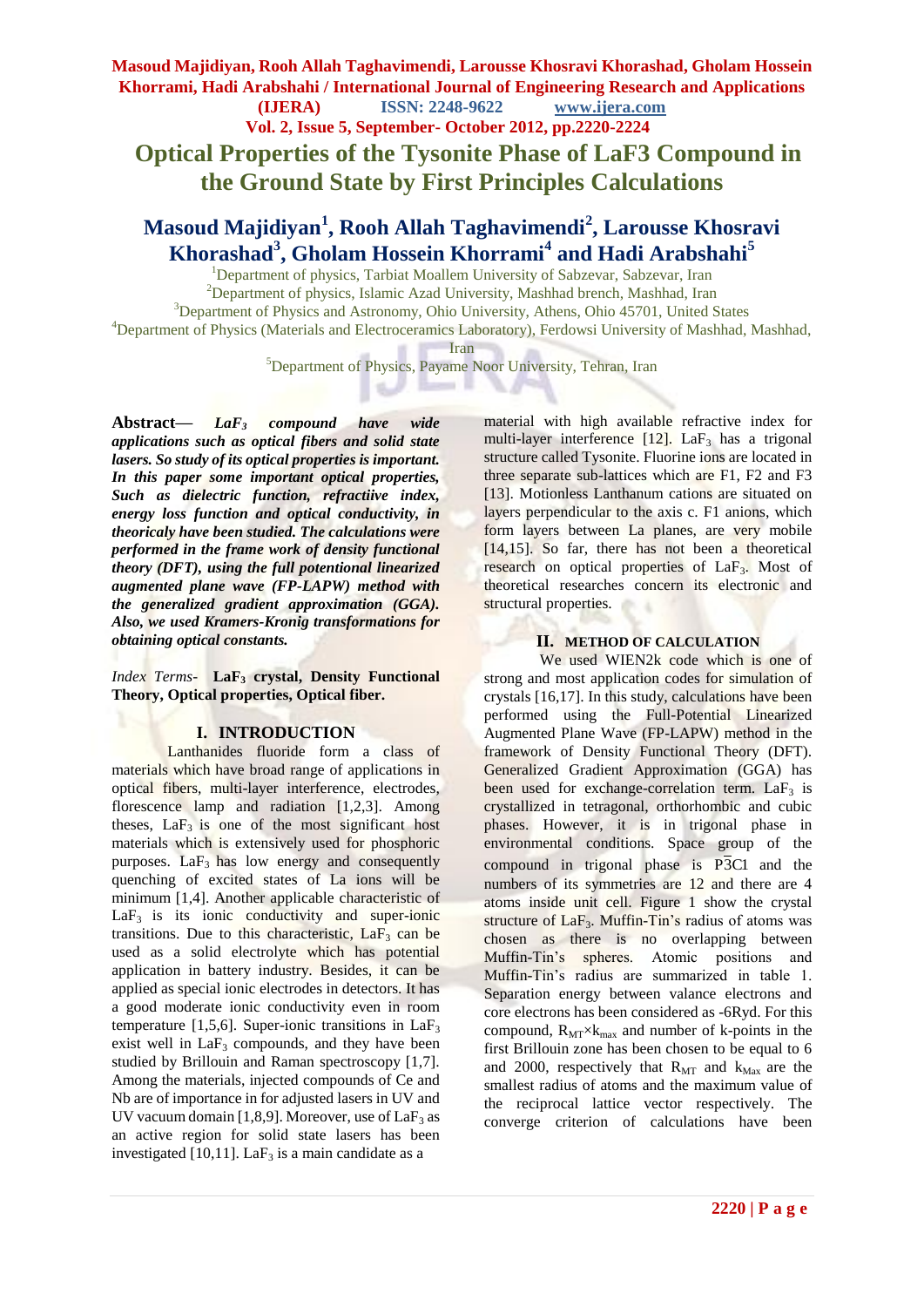**Vol. 2, Issue 5, September- October 2012, pp.2220-2224**

considered when the integrate charge difference between input and output charge is less than 0.0001.

| Table 1. Atomic position and RMT of $LaF3$ atoms [1] |  |  |  |  |  |  |
|------------------------------------------------------|--|--|--|--|--|--|
|------------------------------------------------------|--|--|--|--|--|--|

| Atom           | Atomic position |       |       | RMT(a.u) |  |  |
|----------------|-----------------|-------|-------|----------|--|--|
|                | X               |       | z     |          |  |  |
| La             | 0.659           | 0.000 | 0.250 | 2.05     |  |  |
|                |                 |       |       |          |  |  |
| F <sub>1</sub> | 0.333           | 0.666 | 0.185 | 1.86     |  |  |
|                | 3               |       | 6     |          |  |  |
| F <sub>2</sub> | 0.365           | 0.053 | 0.081 | 1.86     |  |  |
|                | 6               |       | 3     |          |  |  |
| F <sub>3</sub> | 0.000           | 0.000 | 0.250 | 1.86     |  |  |
|                |                 |       |       |          |  |  |



Fig 1. Crystal structure of LaF<sub>3</sub>

#### **III. RESULTS**

We know that dielectric function indicate response of material to electro-magnetic waves. The dielectric function can be written as [18]:  $\varepsilon(\omega) = \varepsilon_1(\omega) + i\varepsilon_2(\omega)$ 

That,  $\varepsilon_1(\omega)$ , is real part and  $\varepsilon_2(\omega)$ , imaginary part of dielectric function.

Figure 2 and 3, show changes of real and imaginary part of dielectric function, in the x- and z-directions, in terms of incident photon energy that real part of dielectric function has been extracted from imaginary part of dielectric function by the Keramers-Kronig's transformations. As know, the imaginary and real part of dielectric function can be written as [19]:

$$
Im \, \epsilon_{ij}(\omega) = \frac{4\pi e^2}{m^2 \omega^2} \sum_{c,v} \int dk < C_k |p_i| V_k \gg V_k |p_j| C_k > \times \delta(\epsilon_{ck} - \epsilon_{vk} - \omega)
$$
\n
$$
Re \, \epsilon_{ij}(\omega) = \sigma_{ij} + \frac{2}{\pi} p \int_0^\infty \frac{\omega' Im \, \epsilon_{ij}(\omega')}{\omega'^2 - \omega^2} d\omega'
$$

Where  $|C_k\rangle$  and  $|V_k\rangle$  are conduction and valence states of the electron in a given wave vector k. According Figure 2, there is

no major difference between real part of dielectric function at x- and z-direction to 6 eV and main difference is happened at the range 6 eV to 13 eV, after this range, again, there is no important different. So, we can say this compound in low energy is nearly isotropic. When  $\varepsilon_1(\omega) < 0$ , electro-magnetic wave don't propagate[18], so, roots of  $\varepsilon_1(\omega)$  indicate forbidden region for propagation. Roots of  $\varepsilon_1(\omega)$  in x-direction are lied at energies 16.60 eV and 13.19 eV and in z-direction, at energies 10.82 eV and 13.17 eV. In other word, forbidden region in z-direction is more than x-direction. Also, according Figure 2, depth of  $\varepsilon_1(\omega)$  inside negative value in z-direction is more than x-direction, so, we expect energy loss in z-direction be more than x-direction but width of peak of energy loss be less than x-direction.



Fig 2. Real part of dielectric function of  $LaF<sub>3</sub>$ . Fig 3. Imaginary part of dielectric function of LaF3.

The roots of  $\varepsilon_1(\omega)$  indicate plasma oscillations but it is not enough condition and we have to consider the energy loss function. Figure 4 show the energy loss function of  $LaF<sub>3</sub>$  compound in terms of photon energy. The clear peaks of energy loss function are happened at energies 13.28 eV and 13.29 eV in x- and z-direction, respectively. These peaks is good agreement with roots of  $\varepsilon_1(\omega)$ . Also, peak of energy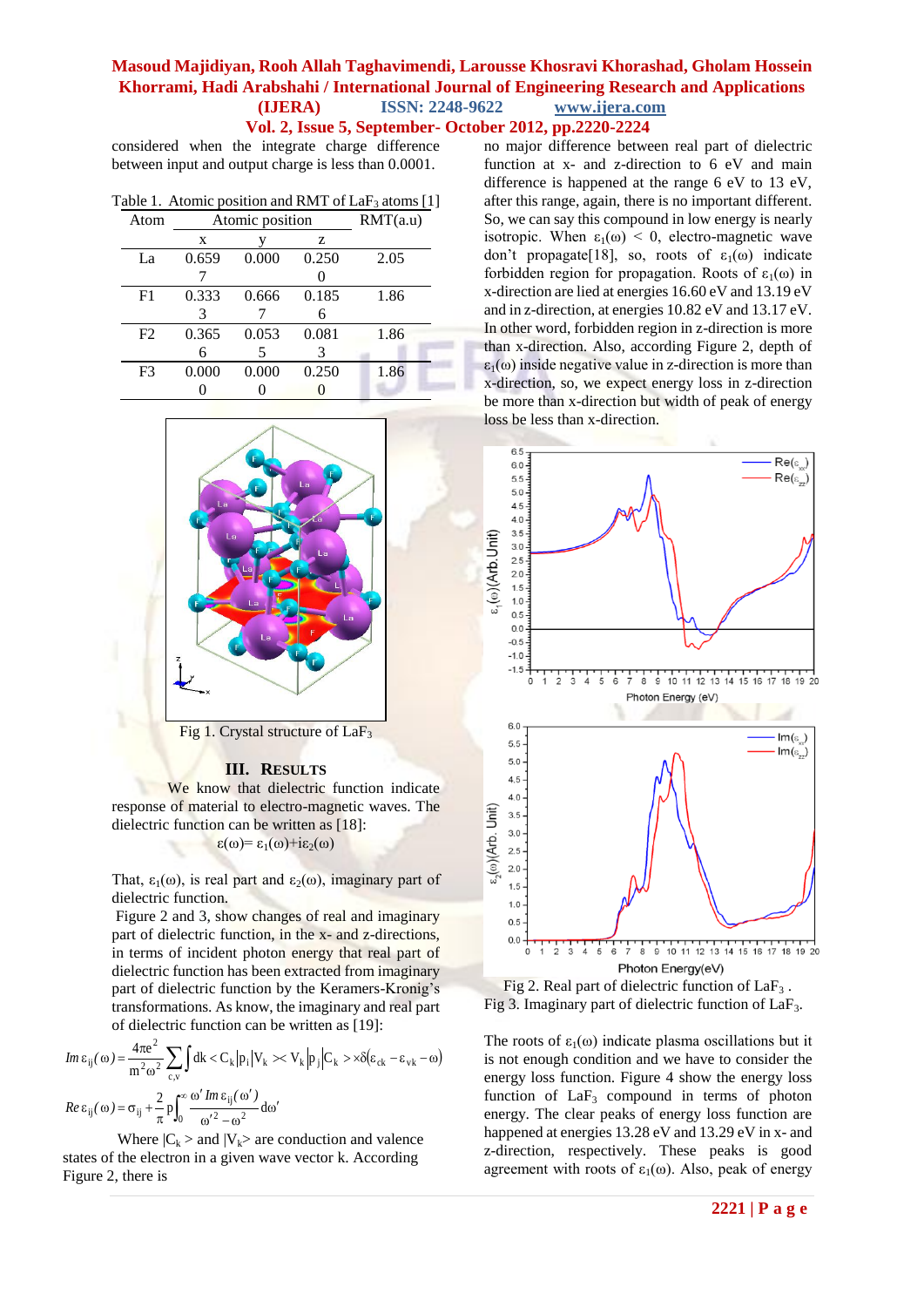**Vol. 2, Issue 5, September- October 2012, pp.2220-2224**

loss in z-direction is more than x-direction that it is adapted by our expectation.



In the optical applications such as optical fiber, we attempt to using materials which they have less refraction changes inside an energy range. Figure 5 show the refractive index of  $LaF<sub>3</sub>$  in terms of photon energy. According Figure 5, we can say  $LaF<sub>3</sub>$  have isotropic refractive index at the low energy and its birefractive value to 6 eV is small. The value of static refractive index and static dielectric function of  $LaF<sub>3</sub>$ and refractive index at the 0.6328 um summarized in table 2. The result of refractive index at the 0.6328 µm is in good agreement with experimental results [20,21 ].



Fig. 5. Refractive index of  $LaF<sub>3</sub>$ 



Table2. Static refractive index and static dielectric

| function   |                             |          |                        |             |                             |                 |
|------------|-----------------------------|----------|------------------------|-------------|-----------------------------|-----------------|
| Method     | <b>Static</b><br>refraction |          | Refractive<br>index at |             | <b>Static</b><br>dielectric |                 |
|            |                             |          | $0.6328 \mu m$         |             | function                    |                 |
|            | $n_{0x}$                    | $n_{0z}$ | $n_{x}$                | $n_{\rm z}$ | $\epsilon_{0x}$             | $\epsilon_{0z}$ |
| <b>GGA</b> | 1.68                        | 1.67     | 1.69                   | 1.68        | 2.8                         | 2.7             |
|            |                             |          | 9                      |             | 3                           |                 |
| Exp[20,2]  | $1.59*$                     | $1.58*$  | 1.60                   | 1.60        |                             |                 |
|            |                             |          | 6                      |             |                             |                 |

**Experimental values of static refractive index have** been obtained by limit of Sellmiere's relation at high wave lengths.

In the visible region, the dispersion relation of refractive index in terms of wave length, λ, can be calculated by Sellmiere's relation [22] :

$$
n^2(\lambda) = A + \frac{B\lambda^2}{\lambda^2 - C^2}
$$

That A, B and C are Sellmiere's coefficients. The Sellmiere's coefficients have been obtained by evaluation of  $n^2$  data in Sellmiere's relation. The results of evaluation summarized in table 3. By the dispersion relation we can indicate Group index of compound. The Group index is factor which determines group velocity of waves, in dielectric medium, to propagation velocity waves in free space. The Group index can be written [23]:

$$
N_g(\lambda)\!=\!n(\lambda\,)\!-\!\lambda\frac{dn(\lambda\,)}{d\lambda}
$$

The Group index is quantity which used in optical fiber for calculating dispersion because of Ng indicate group velocity of propagated optical pulse inside glass or transparent medium. According to figure 7, there is small difference between  $n_x$  and  $n_z$ , nevertheless difference at Ng is very small.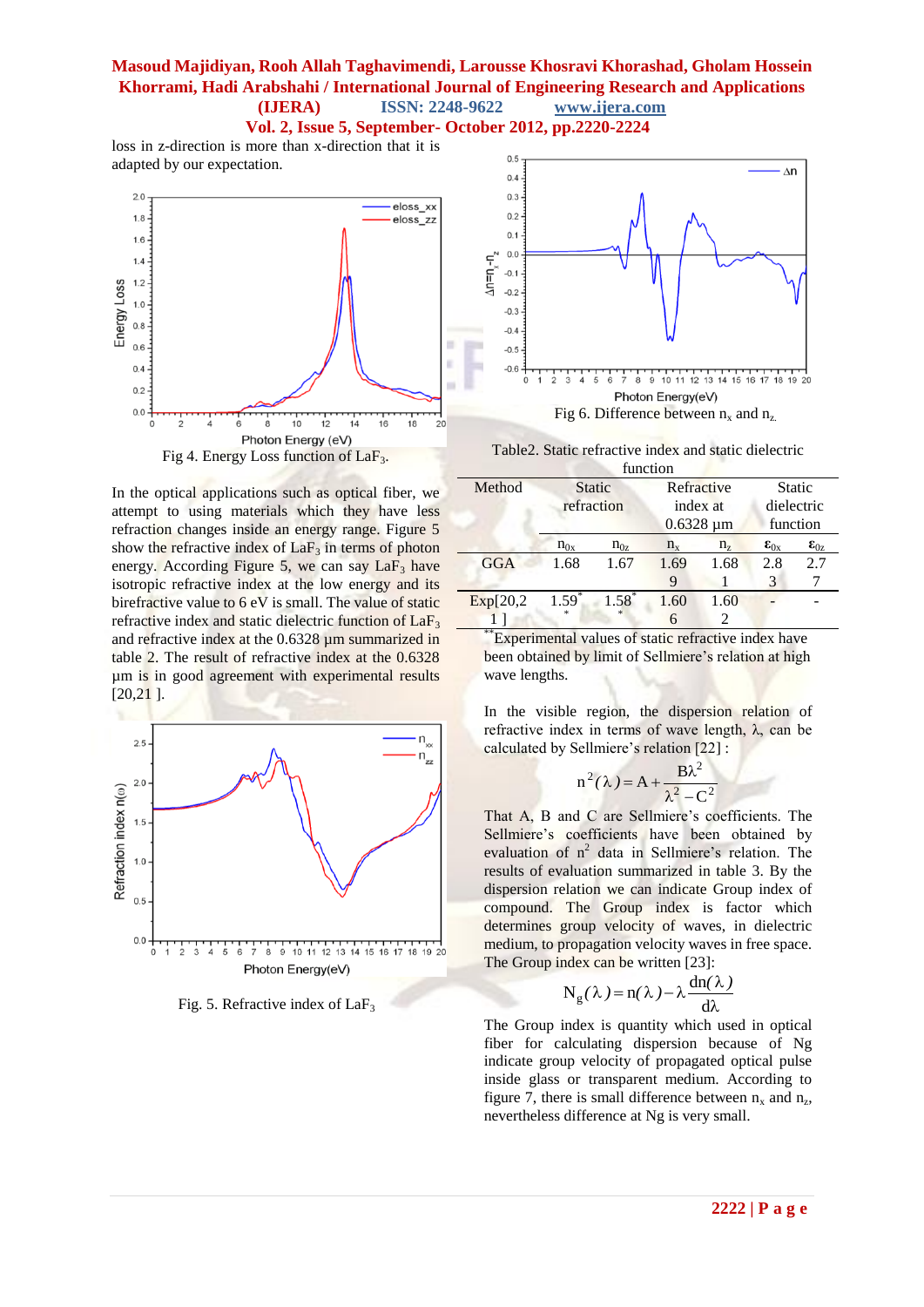value of  $LaF<sub>3</sub>$ . [20].





Table 3. Calcualted and experimental Sellmiere's coefficients.

|         |          | COULTURATIO.                                                  |       |             |             |  |
|---------|----------|---------------------------------------------------------------|-------|-------------|-------------|--|
| Method  |          | Sellmiere's coefficients                                      |       |             |             |  |
|         | $A$ in   | $\mathsf{C}^2$<br>$\mathsf{C}^2$<br>B in<br>$\overline{B}$ in |       |             |             |  |
|         | $x$ -and | x-dir                                                         | z-dir | $(\mu m^2)$ | $(\mu m^2)$ |  |
|         | $z$ -dir |                                                               |       | in          | in          |  |
|         |          |                                                               |       | x-dir       | z-dir       |  |
| GGA     | 1.000    | 1.824                                                         | 1.770 | 0.119       | 0.118       |  |
| Exp[20] | 1.000    | 1.537                                                         | 1.514 | 0.088       | 0.087       |  |
|         |          |                                                               |       |             |             |  |

Other important optical property is optical conductivity. When a optical pulse incident on matter the electrons of occupied states under Fermi level exited to unoccupied states above the Fermi level, so, density of states under and above Fermi level are an effective factor for optical conductivity[24]. Figure 9 and Figure 10 show the optical conductivity and threshold of optical conductivity in terms of incident photon energy, respectively. The threshold of optical conductivity determine optical band gap of compound. According to Figure 7 threshold of optical conductivity in x- and z-direction nearly same and for x- and z-direction is begun about 6.4 eV which it is



good agreement with 6.6 eV experimental band gap

Fig 10. Threshold of optical conductivity of  $LaF<sub>3</sub>$ .

If you are using *Word,* use either the Microsoft Equation Editor or the *MathType* add-on (http://www.mathtype.com) for equations in your paper (Insert | Object | Create New | Microsoft Equation *or* MathType Equation). "Float over text" should *not* be selected.

#### **IV. CONCLUSION**

In this paper, we exhibited that dielectric function and refractive index and other important optical properties of  $LaF<sub>3</sub>$  at the low energy nearly are isotropic. The forbidden region and depth of real part of dielectric function inside negative value in z-direction are more than x-direction that it is adapted with observation of the energy loss function and plasma oscillation. The calculated values of refractive index and optical band gap are in good agreement with reported values. The Sellmiere's relation at the visible range is calculated. The calculation of dispersion for refractive index demonstrates there is